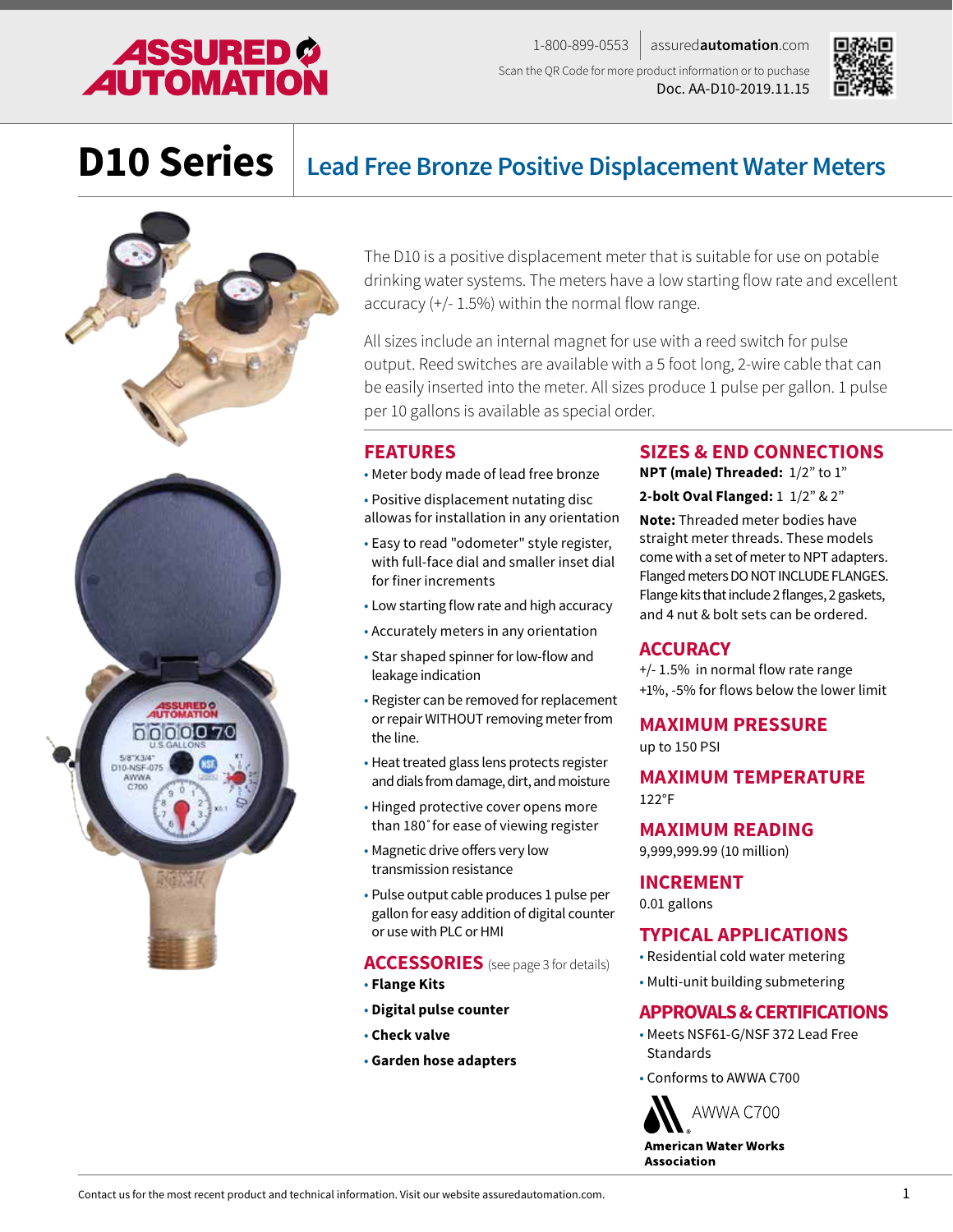# SURED

1-800-899-0553 assured**automation**.com Scan the QR Code for more product information or to puchase Doc. AA-D10-2019.11.15





**D10 Lead Free Bronze Positive Displacement Water Meters**

**DIMENSIONS** (1/2" to 1") [inches, pounds, gallons per minute]



| <b>Model/Size</b>  |       | L <sub>2</sub> | W    | н   | H <sub>2</sub> | <b>NPT</b> | <b>NPSM</b> | <b>Nut</b><br>(flats) | Weight | <b>High</b><br><b>Flow</b> | Cont.<br><b>Flow</b> | Low<br><b>Flow</b> | <b>Normal</b><br><b>Flow</b> |
|--------------------|-------|----------------|------|-----|----------------|------------|-------------|-----------------------|--------|----------------------------|----------------------|--------------------|------------------------------|
| <b>D10-NSF-050</b> | 7.5   | 11.32          | 3.86 | 5.5 | 8.6            | 1/2"       | 3/4"        | 1.18                  | 4.25   | 20                         | 10                   | 1/8                | $1 - 20$                     |
| <b>D10-NSF-075</b> | 7.5   | 11.64          | 3.86 | 5.5 | 8.6            | 3/4"       | 111         | 4.46                  | 4.25   | 30                         | 15                   | 1/2                | $1 - 20$                     |
| <b>D10-NSF-100</b> | 10.75 | 12.59          | 6.56 | 7.4 | 10.55          | 111        | 11/4"       | 1.84                  | 10.87  | 50                         | 25                   | 3/4                | $3 - 50$                     |

**DIMENSIONS** (1 1/2" to 2") [inches, pounds, gallons per minute]



| <b>Model/Size</b>   |    | W   | н   | H <sub>2</sub>    | ØD   | ØB   | <b>FW</b> | Weight | High<br><b>Flow</b> | Cont.<br><b>Flow</b> | Low<br><b>Flow</b> | <b>Normal</b><br><b>Flow</b> |
|---------------------|----|-----|-----|-------------------|------|------|-----------|--------|---------------------|----------------------|--------------------|------------------------------|
| <b>D10-NSF-150F</b> | 13 | 8.0 | 8.2 | . .<br>11<br>⊥⊥.J | 1.65 | 0.78 | 4.0       | 23     | 100                 | 50                   | 1/2                | $5 - 100$                    |
| <b>D10-NSF-200F</b> | 17 | 9.5 | 8.5 | 11.6              | 2.00 | 0.78 | 4.5       | 35     | 160                 | 80                   |                    | 8-160                        |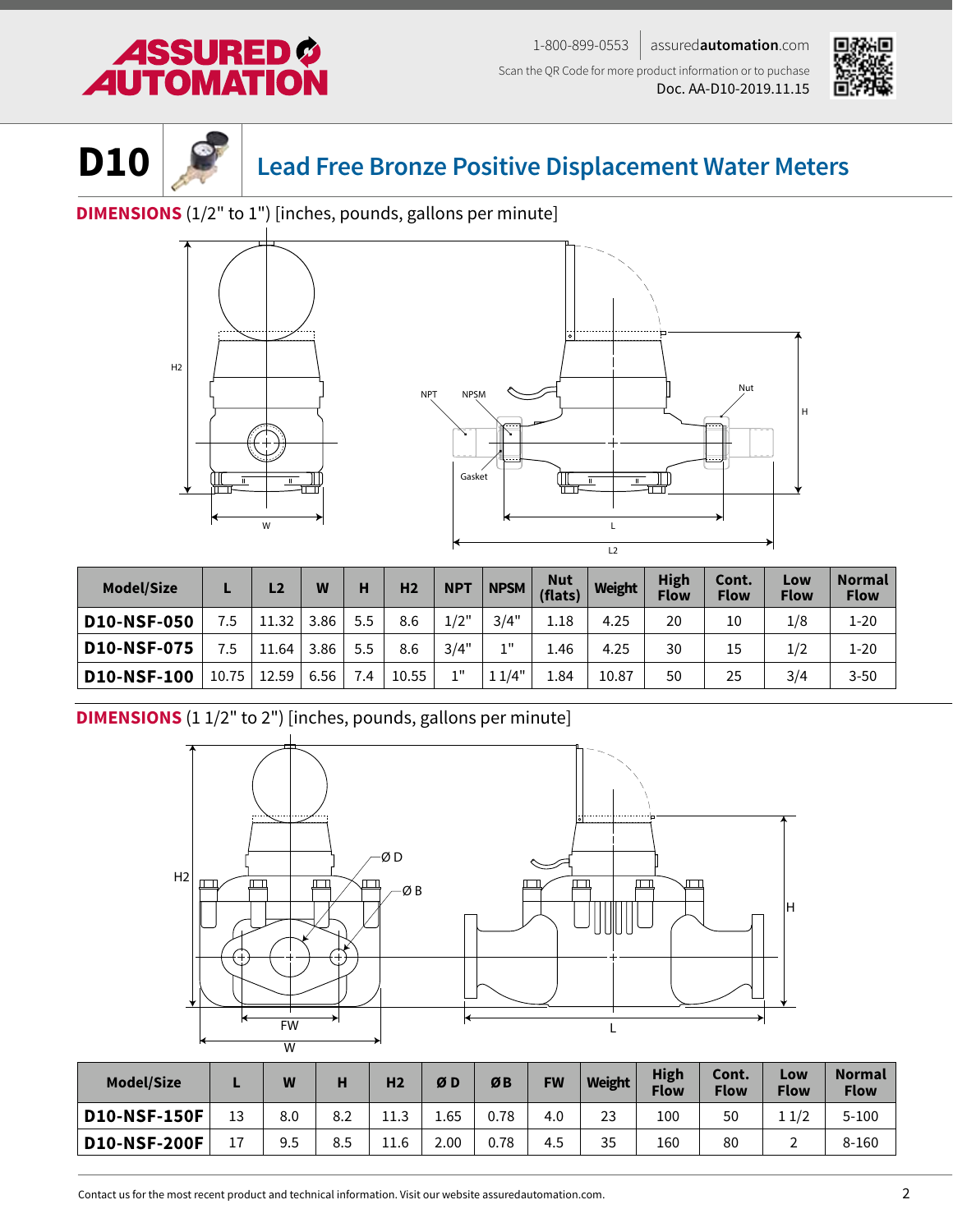### 1-800-899-0553 assured**automation**.com Scan the QR Code for more product information or to puchase

Doc. AA-D10-2019.11.15







### **D10 Lead Free Bronze Positive Displacement Water Meters**



Contact us for the most recent product and technical information. Visit our website assuredautomation.com.